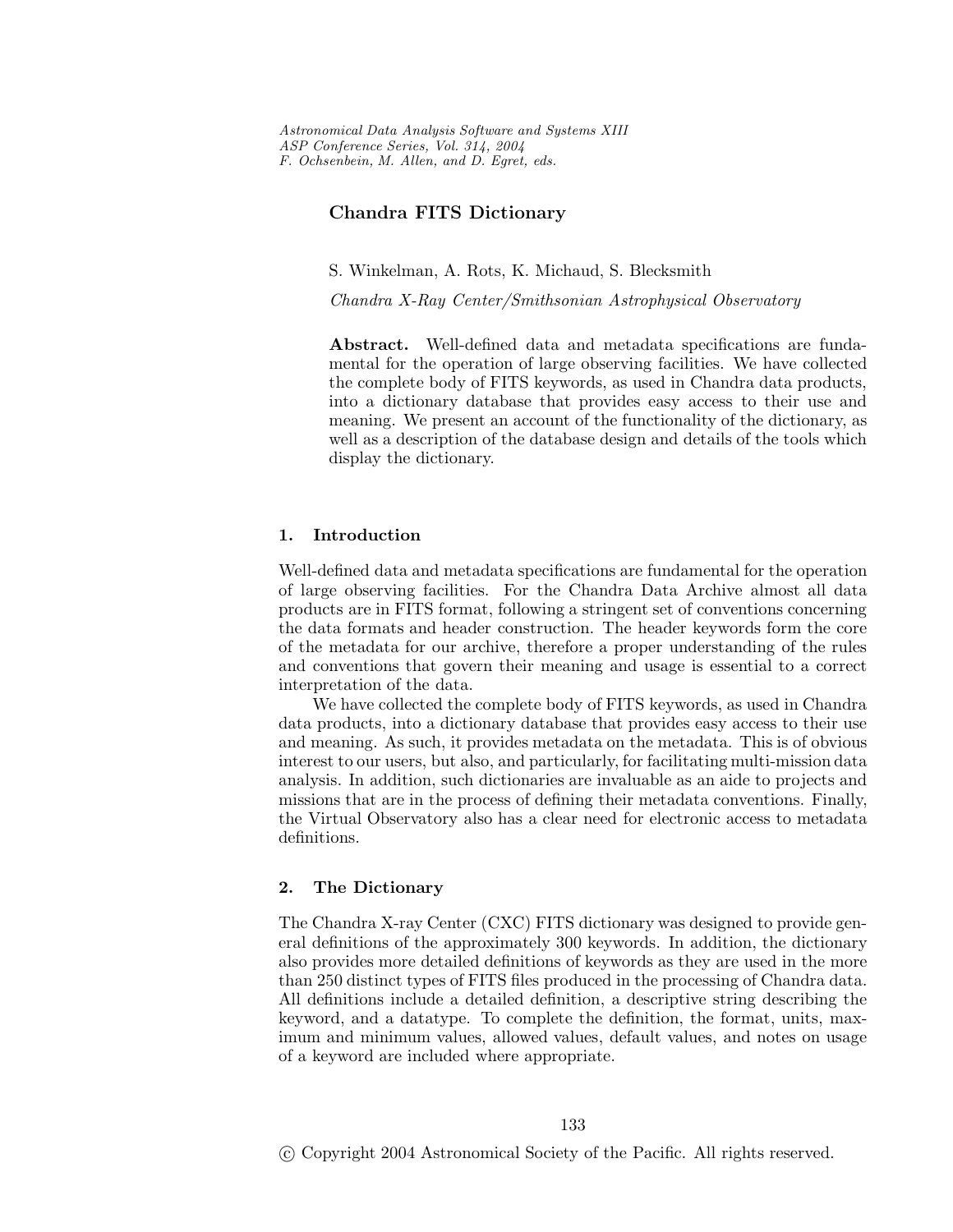

Figure 1. Snapshots of the search and browse screens.

In order to accommodate the various needs of users, the CXC FITS web interface gives users three forms of access to the dictionary.

- Search by keyword: This page returns general definitions that apply to all CXC data files. Wildcards can be used in the search. If an exact match cannot be made, close matches will be returned. A list of filetypes using the keyword is also returned. See Figure 1 for a snapshot.
- Browse the database: This page allows the user to browse the database by specific filetype. The keyword definition that is returned will be specific to its use in that filetype. For keywords that contain an index (eg., HDUCLASn), each value for the filetype is returned. For keywords that come in groups (eg., TTYPEn, TFORMn, TUNITn, etc.), a link is provided to a table giving the full group definition for the filetype. See Figure 1 for a snapshot.
- Generate schematic FITS headers: This page generates a schematic FITS header for a selected filetype. The schematic includes the keywords, default values, FITS comments, datatypes, and formats for each HDU contained in the header. See Figure 2 for a snapshot.

#### **3. The Database**

The CXC follows a stringent set of conventions regarding header construction. A filetype is composed of one or more Header-Data Units (HDU). Each HDU's header contains a set of components. These components consist of fixed sets of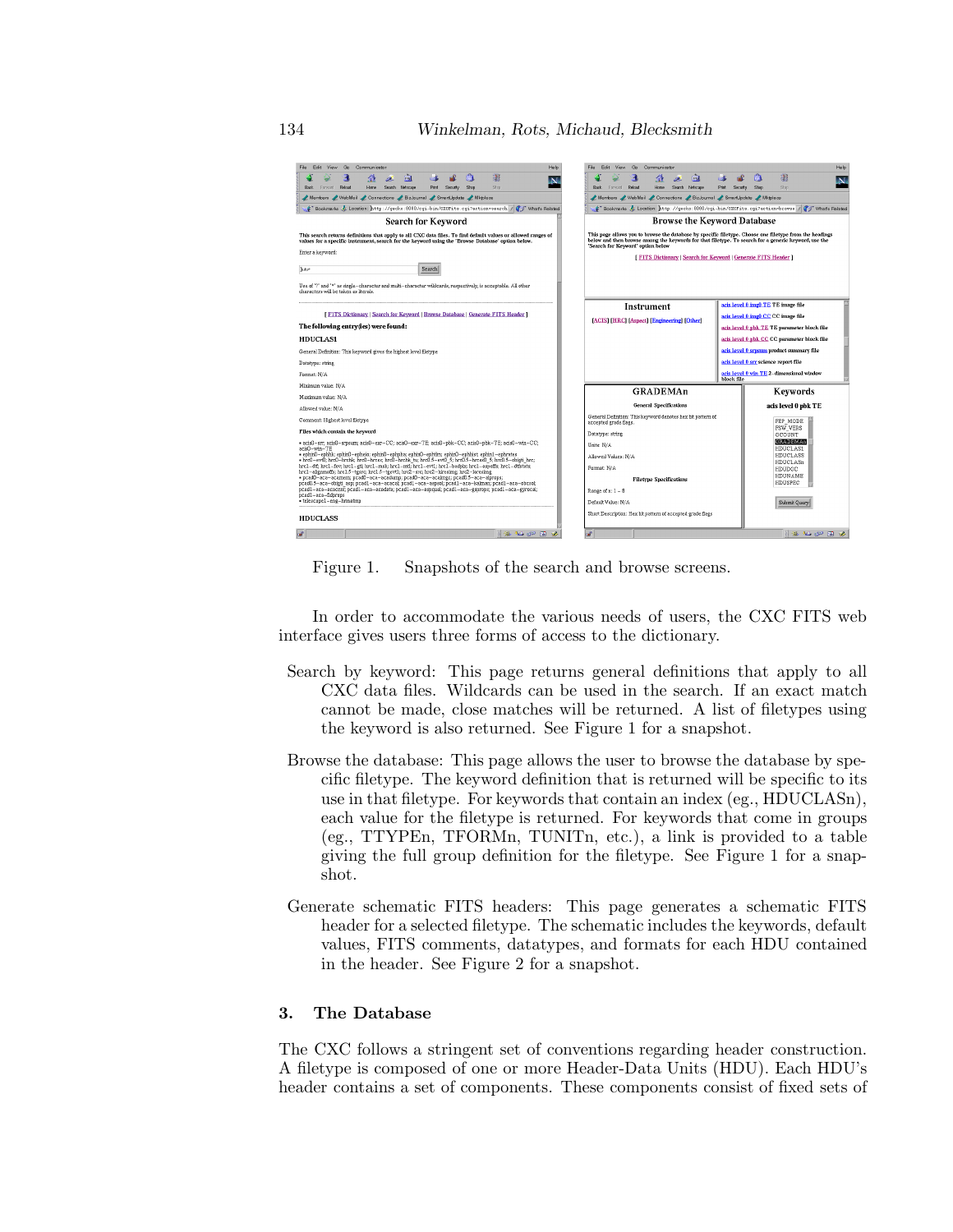| Edit<br>File<br>Go<br>Communicator<br>View.                                     | Help                                                                                             | <b>File</b><br>Edit        | View<br>Go          | Communicator  |                                                                                              |                                                                                                  |                    | Help       |  |
|---------------------------------------------------------------------------------|--------------------------------------------------------------------------------------------------|----------------------------|---------------------|---------------|----------------------------------------------------------------------------------------------|--------------------------------------------------------------------------------------------------|--------------------|------------|--|
| 勯<br>4.<br>À.<br>Reload<br>Search Netscape<br>Forward<br>Home<br>Back           | ै।<br>灌<br>N<br>Stro<br>Print<br>Security.<br>Shop                                               | Back                       | 7<br>Forward Relead | Home          | 卣<br>Search Netscape                                                                         | 商<br>Print<br>Security<br>Shop                                                                   | 廳<br>S02           | N          |  |
|                                                                                 |                                                                                                  |                            |                     |               |                                                                                              |                                                                                                  |                    |            |  |
| Members WebMail Connections BizJournal SmartLipdate Mikiplace                   |                                                                                                  |                            |                     |               |                                                                                              | Members WebMail Connections / BizJournal / SmartUpdate / Mktplace                                |                    |            |  |
|                                                                                 | & Bookmarks & Location: http://qecko:8080/cqi-bin/CXCFits.cqi?action=qen fi / C J What's Related |                            |                     |               |                                                                                              | & Bookmarks & Location: http://gecko:8080/cqi-bin/0XCFits.cqi?action=nake h / ( ) What's Related |                    |            |  |
| <b>Generate Schematic FITS Header</b>                                           |                                                                                                  |                            |                     |               |                                                                                              | acis level 0 pbk TE                                                                              |                    |            |  |
| This page allows you to generate a generic FITS header for a specific filetype. |                                                                                                  |                            |                     |               |                                                                                              | primary aux null header                                                                          |                    |            |  |
| <b>I FITS Dictionary   Browse Database   Search for Keyword 1</b>               |                                                                                                  | kevword                    | ×.                  | default value |                                                                                              | comment                                                                                          | datatype           | format     |  |
|                                                                                 |                                                                                                  | SIMPLE                     | $= T$               |               |                                                                                              | does file conform to the Standard                                                                | logical            |            |  |
|                                                                                 |                                                                                                  | BITPIX                     | $-8$                |               | bits per data pixel                                                                          |                                                                                                  | integer            |            |  |
|                                                                                 |                                                                                                  | NAXIS                      | ×.                  |               | number of data axes                                                                          |                                                                                                  | integer            |            |  |
|                                                                                 | <b>EXTEND</b>                                                                                    | $= T$<br>ORIGIN<br>$-$ ASC |                     |               | FITS dataset may include extensions<br>logical<br>place where the file was created<br>string |                                                                                                  |                    |            |  |
|                                                                                 |                                                                                                  |                            |                     |               |                                                                                              |                                                                                                  |                    |            |  |
|                                                                                 |                                                                                                  | CREATOR<br>- 44            |                     |               | Name of program/tool that created the file                                                   | string                                                                                           |                    |            |  |
|                                                                                 |                                                                                                  | CHECKSUM =                 |                     |               |                                                                                              | ASCII encoded HDU checksum                                                                       | string             |            |  |
| Instrument                                                                      | acis level 0 bias0 TE TE bias map file                                                           | DATASUM -                  |                     |               |                                                                                              | Data unit checksum written in ASCII                                                              | string             |            |  |
| [ACIS] [HRC] [Aspect] [Engineering] [Other]                                     | acis level 0 bias0 CC CC bias map file                                                           | DATE                       | $\sim$              |               |                                                                                              | Date and time of file creation (UTC)                                                             | string             | yyyy-mm-dd |  |
|                                                                                 |                                                                                                  | DATE-OBS                   | ٠                   |               |                                                                                              | TT, with clock correction if clockapp                                                            | string             | yyyy-mm-dd |  |
|                                                                                 | acis level 0 evt0 TE faint TE faint event data file                                              | DATE-END                   | ٠                   |               |                                                                                              | TT, with clock correction if clockapp                                                            | string             | yyyy-mm-dd |  |
|                                                                                 | acis level 0 evt0 TE faint bias TE                                                               | TIMESYS                    | $= T T$             |               | Time system                                                                                  |                                                                                                  | string             |            |  |
|                                                                                 | faint-with-bias event data file                                                                  | $CLOCKAPP = T$             |                     |               | Clock correction applied.                                                                    |                                                                                                  | logical            |            |  |
|                                                                                 | acis level 0 evt0 TE graded TE graded event data<br>file                                         | TIMEZERO                   | $-0$                |               | Time zero point                                                                              |                                                                                                  | real               |            |  |
|                                                                                 |                                                                                                  | TIMEUNIT                   | $-8$                |               | Time unit                                                                                    |                                                                                                  | string             |            |  |
|                                                                                 | acis level 0 evt0 TE very faint TE very faint<br>event data file                                 | MJDREF                     | $= 50814$           |               |                                                                                              | Modified Julian Day reference time                                                               | real               |            |  |
|                                                                                 |                                                                                                  | <b>TSTART</b>              | ٠                   |               | Data file start time.                                                                        |                                                                                                  | real               |            |  |
|                                                                                 | acis level 0 evt0 CC 1x3 faint CC (1x3) faint                                                    | TSTOP                      | ٠                   |               | Data file stop time                                                                          |                                                                                                  | real               |            |  |
|                                                                                 | event data file                                                                                  | MISSION                    | $=$ $AXAF$          |               | Overall project                                                                              |                                                                                                  | string             |            |  |
|                                                                                 | acis level 0 evt0 CC 3x3 faint CC (3x3) faint                                                    | TELESCOP                   | - CHANDRA           |               | name of telescope                                                                            |                                                                                                  | string             |            |  |
|                                                                                 | event data file                                                                                  | INSTRUME = ACIS            |                     |               | name of instrument                                                                           |                                                                                                  | string             |            |  |
|                                                                                 | acis level 0 evt0 CC 1x3 graded CC (1x3) graded                                                  |                            | END<br>÷            |               |                                                                                              | none<br>extn principal table                                                                     |                    | none       |  |
|                                                                                 | event data file                                                                                  | keyword                    |                     | default value |                                                                                              | comment                                                                                          |                    | format     |  |
|                                                                                 | acis level 0 evt0 CC 3x3 graded CC (3x3) graded<br>event data file                               | XTENSION                   | - BINTABLE          |               |                                                                                              | marks beginning of new HDU                                                                       | datatype<br>string |            |  |
|                                                                                 |                                                                                                  | <b>BITPIX</b>              | $-8$                |               | bits per data pixel                                                                          |                                                                                                  | integer            |            |  |
|                                                                                 |                                                                                                  | <b>NAXIS</b>               | $-2$                |               | number of data axes                                                                          |                                                                                                  | integer            |            |  |
|                                                                                 | acis level 0 exr TE TE exposure records file                                                     | NAXIS1                     | $\alpha$            |               |                                                                                              | number of elements on axis n                                                                     | integer            |            |  |
|                                                                                 | acis level 0 exr CC CC exposure records file                                                     | NAXIS2                     |                     |               | number of elements on axis n                                                                 |                                                                                                  | integer            |            |  |
|                                                                                 | acis level 0 histogr histogram file                                                              | PCOUNT                     | ٠                   |               | parameter count                                                                              |                                                                                                  | integer            |            |  |
|                                                                                 |                                                                                                  | GCOUNT                     | $= 1$               |               | group count                                                                                  |                                                                                                  | integer            |            |  |
|                                                                                 | acis level 0 img0 TE TE image file                                                               | TFIELDS                    | $-13$               |               |                                                                                              | number of columns in the table.                                                                  | integer            |            |  |
|                                                                                 | acis level 0 img0 CC CC image file                                                               | EXTNAME - PBK              |                     |               | name of extension                                                                            |                                                                                                  | string             |            |  |
|                                                                                 |                                                                                                  | ORIGIN                     | $= ASC$             |               |                                                                                              | place where the file was created                                                                 | string             |            |  |
|                                                                                 | acis level 0 pbk TE TE parameter block file                                                      | CREATOR                    | $\sim$              |               |                                                                                              | Name of program/tool that created the file                                                       | string             |            |  |
| is.                                                                             | há"                                                                                              |                            |                     |               |                                                                                              |                                                                                                  | 1964 CD OP DO 12   |            |  |
|                                                                                 | 1 # 2 9 9 9 2                                                                                    |                            |                     |               |                                                                                              |                                                                                                  |                    |            |  |

Figure 2. Snapshots of the generate header screen and a sample header.



Figure 3. Diagram of the relationship (one-to-one or one-to-many) between the columns used to join tables in the database. The dotted lines are links between the usage note table and the rest of the database. The dashed lines are links between the reference table and the rest of the database.